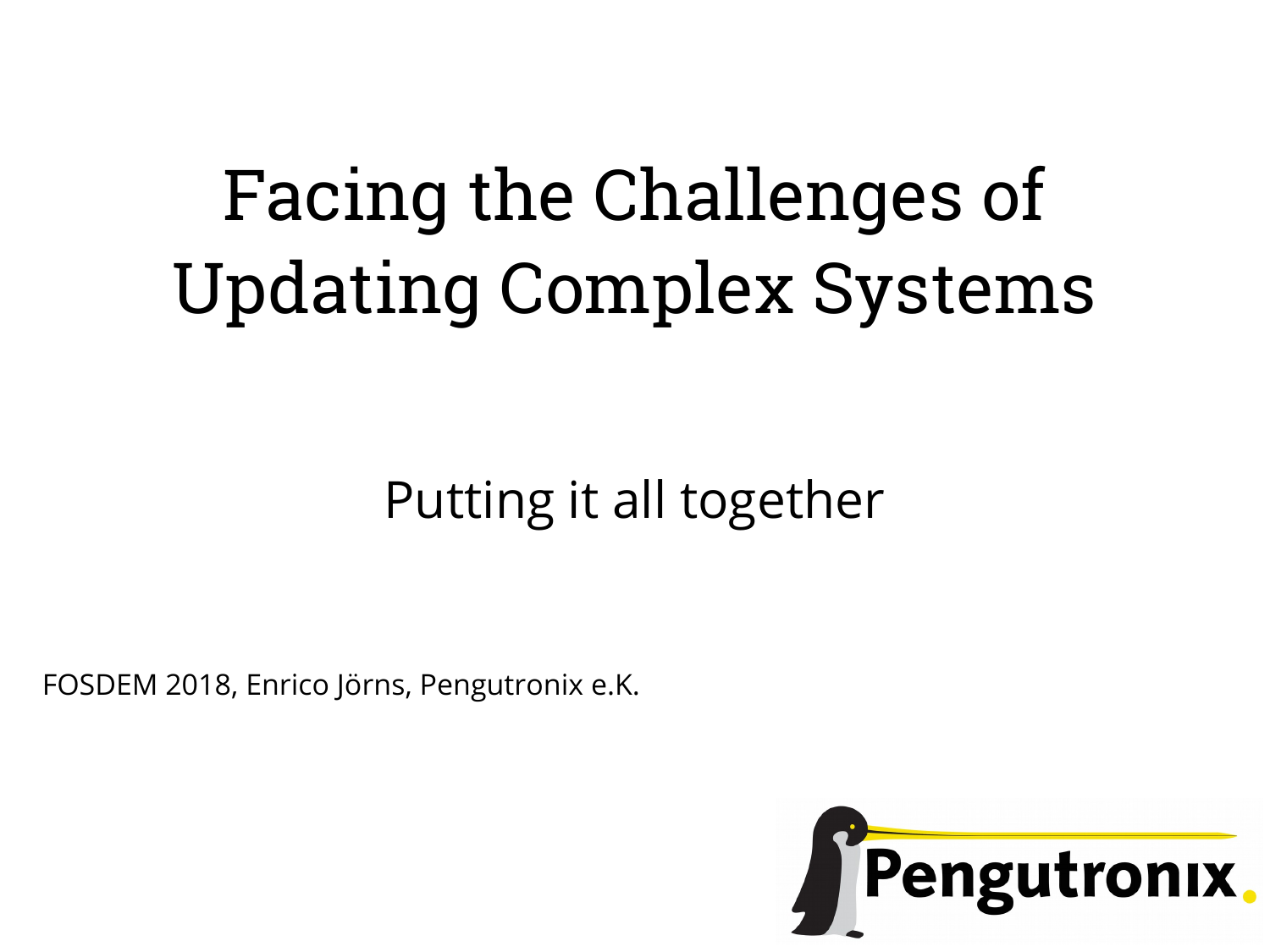#### About Me

- Enrico Jörns
- Embedded Software Engineer
- Pengutronix.  $\bullet$
- RAUC update framework co-maintainer



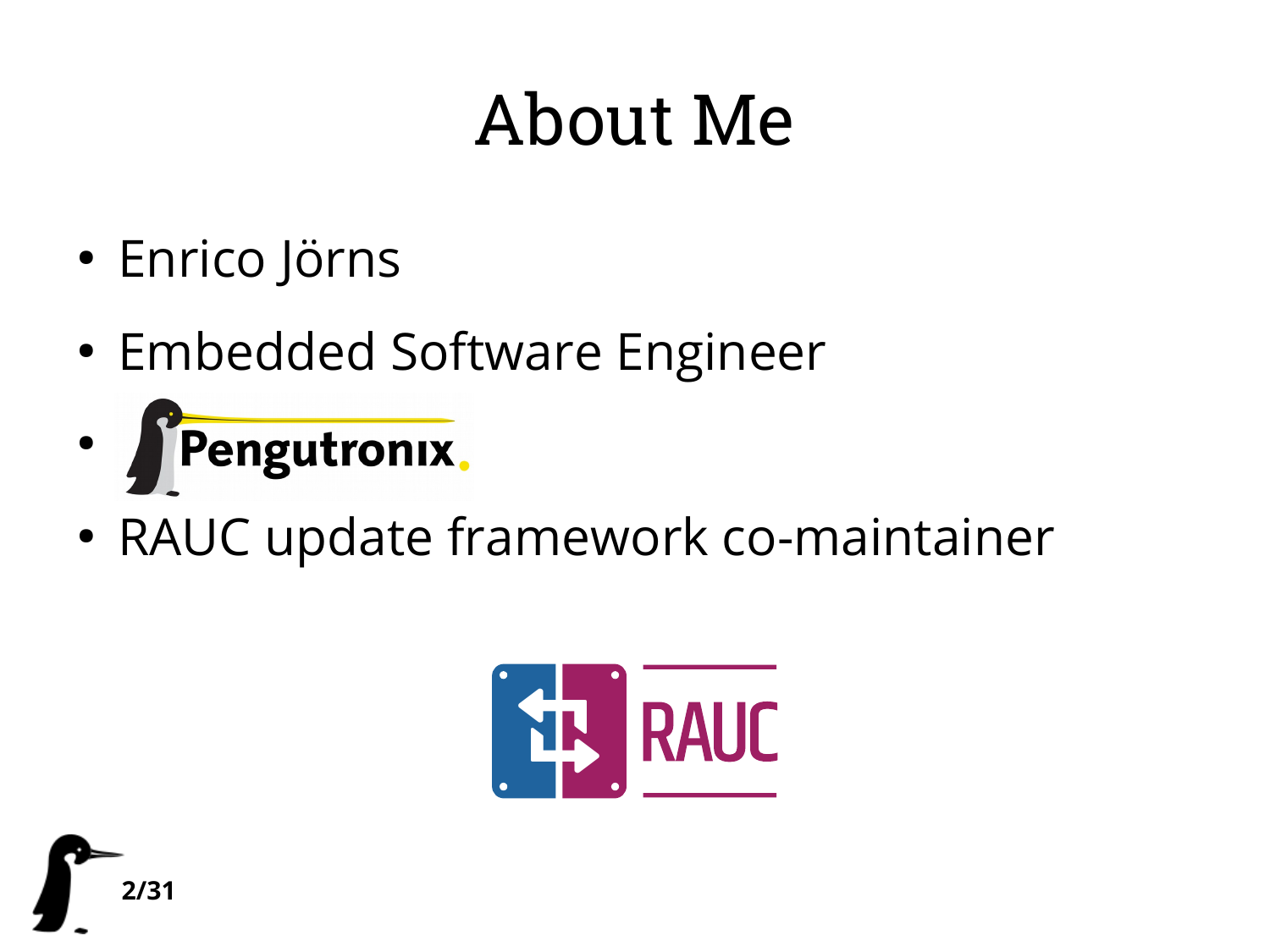# Motivation

Updating is a solved topic!..?

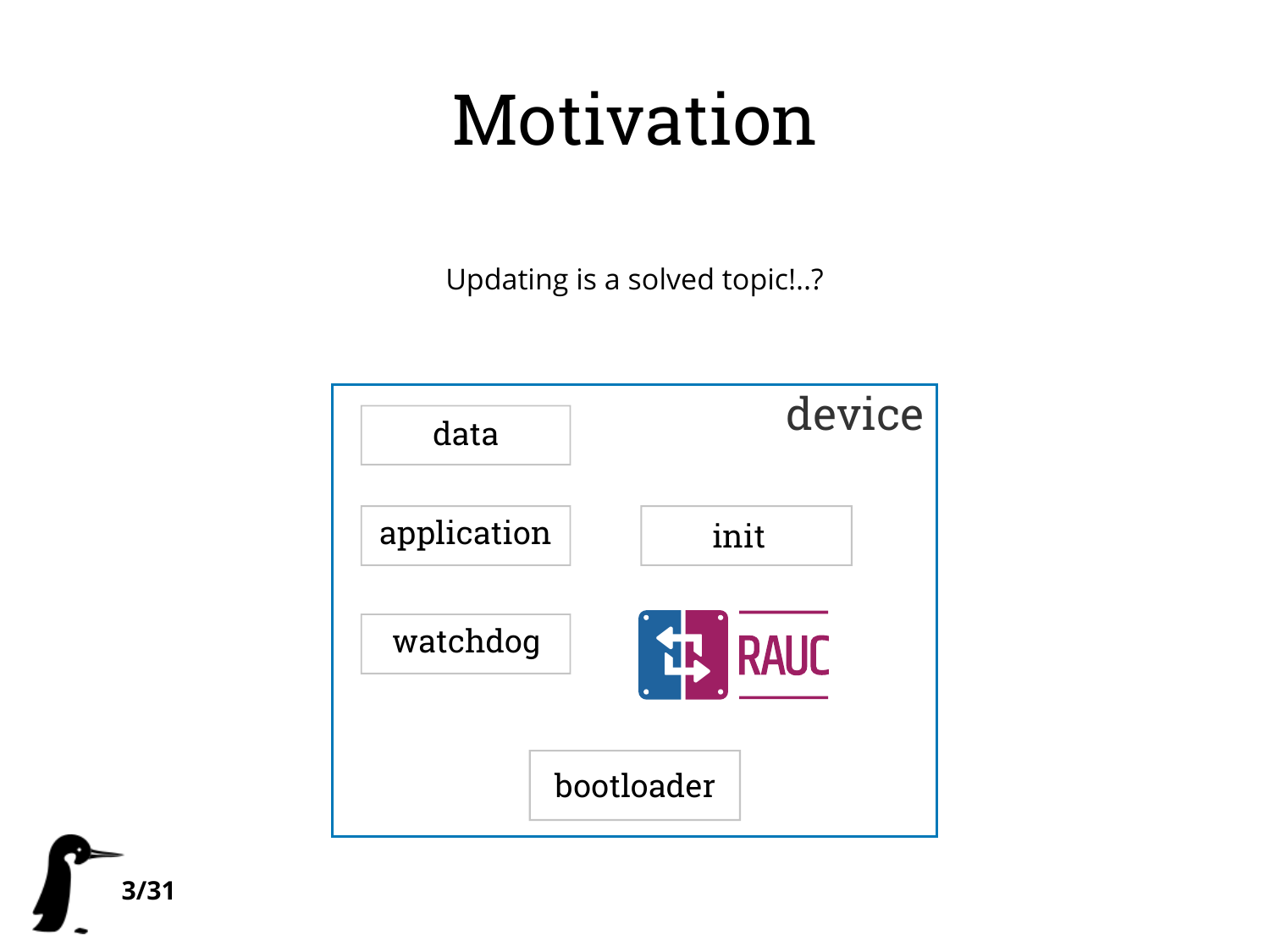#### Motivation

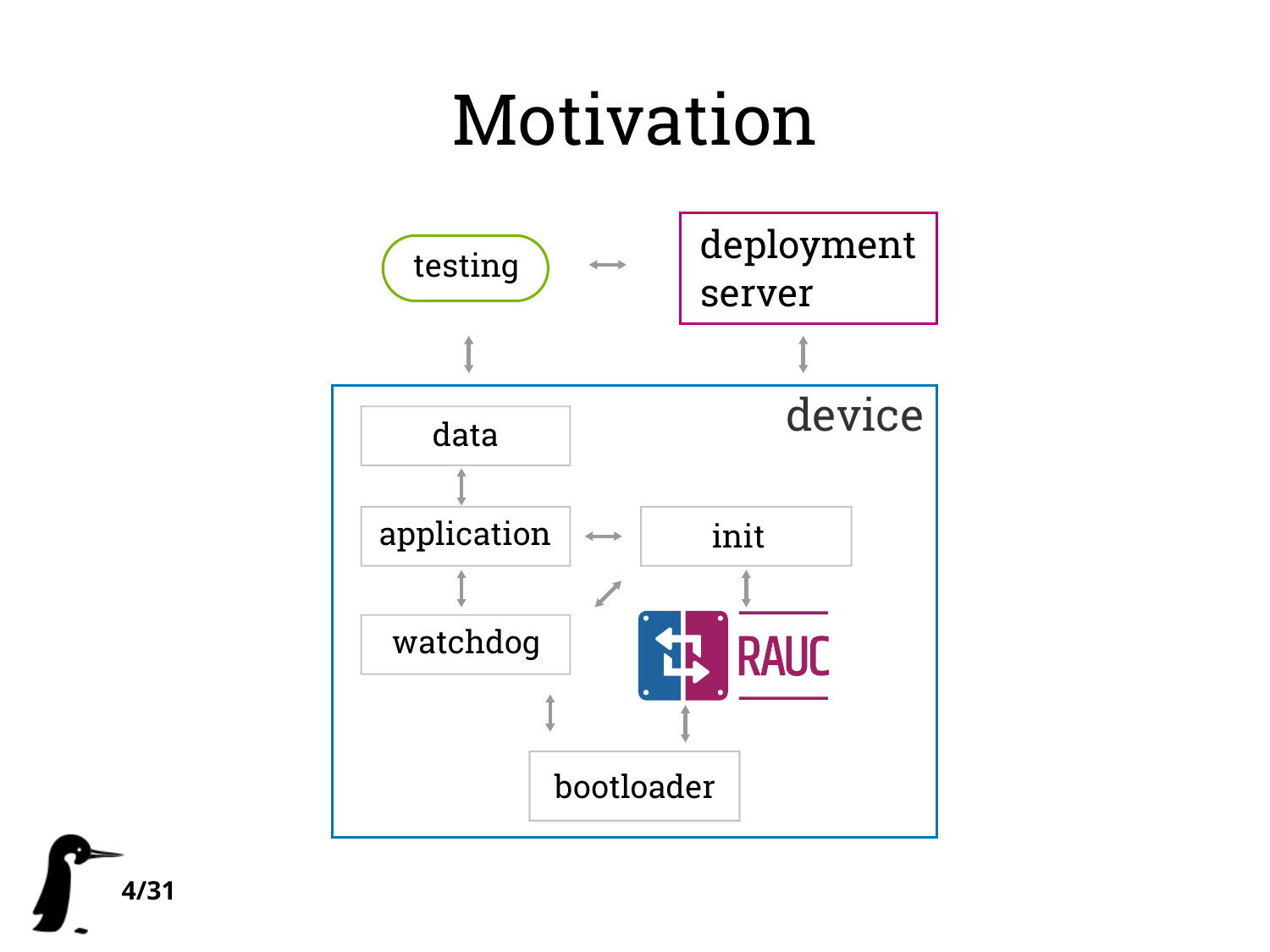#### Bootloader Support – Barebox

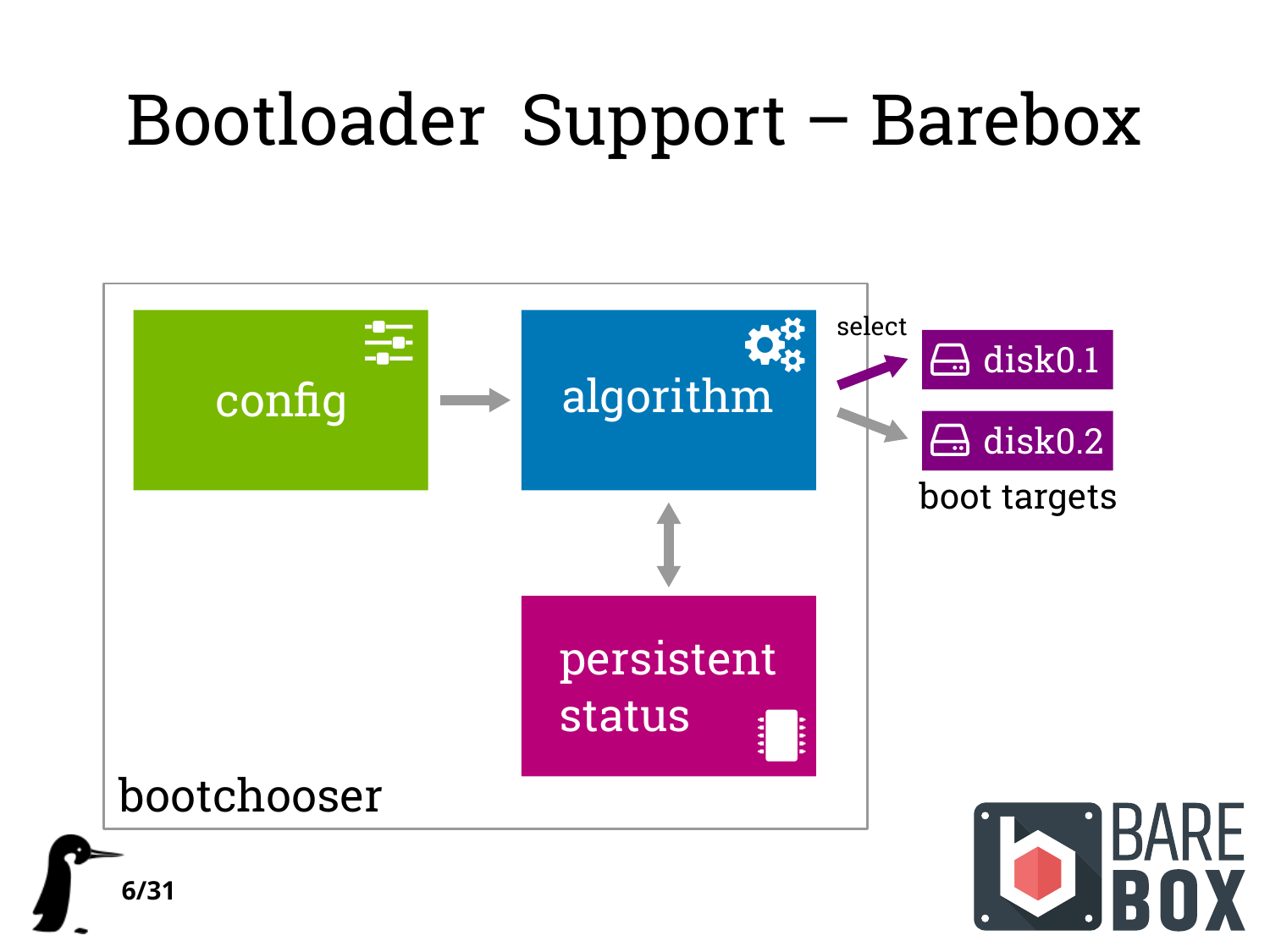#### Bootchooser Framework

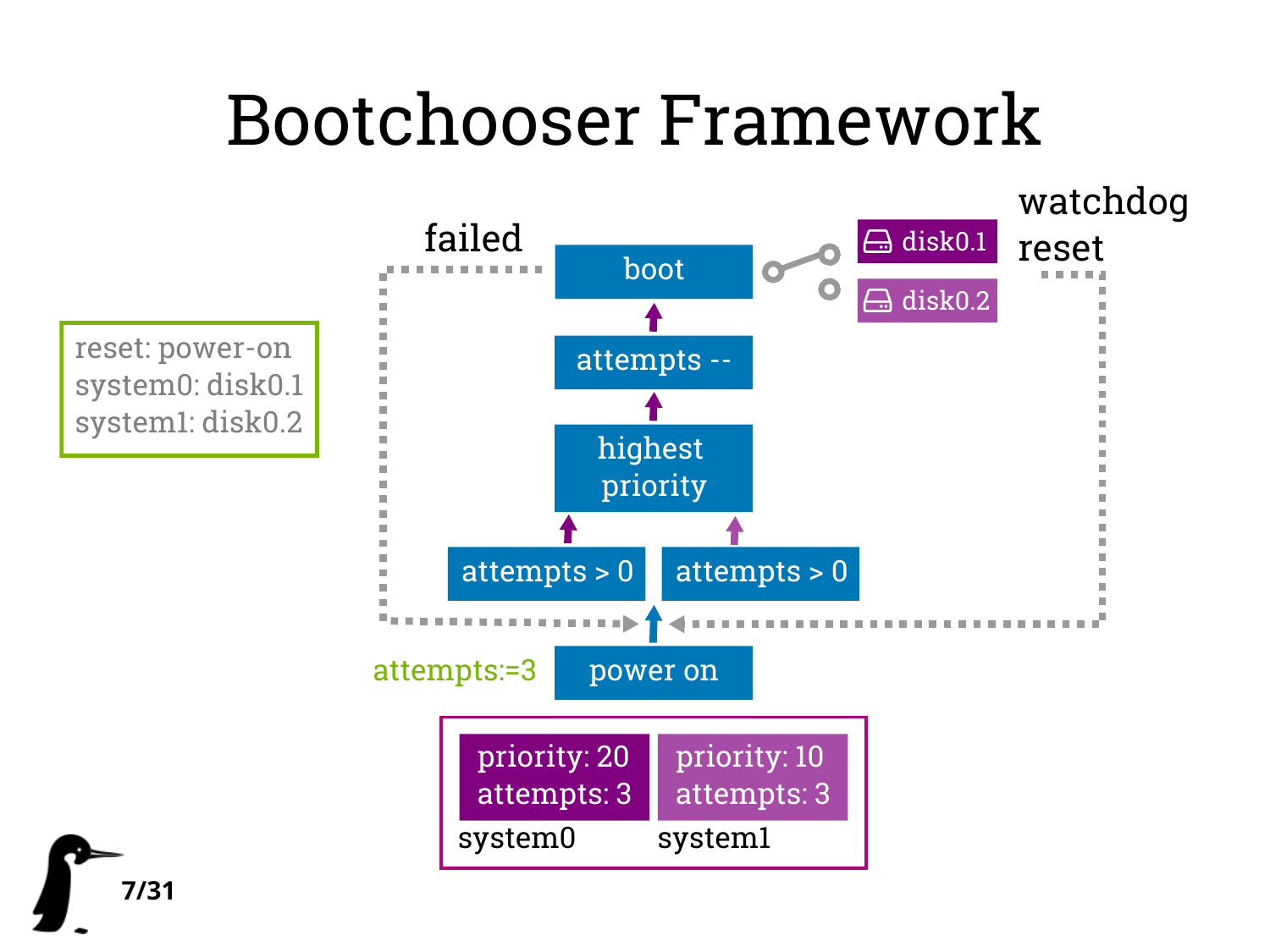#### X86 – Pure UEFI Boot



#### **BootEntries**

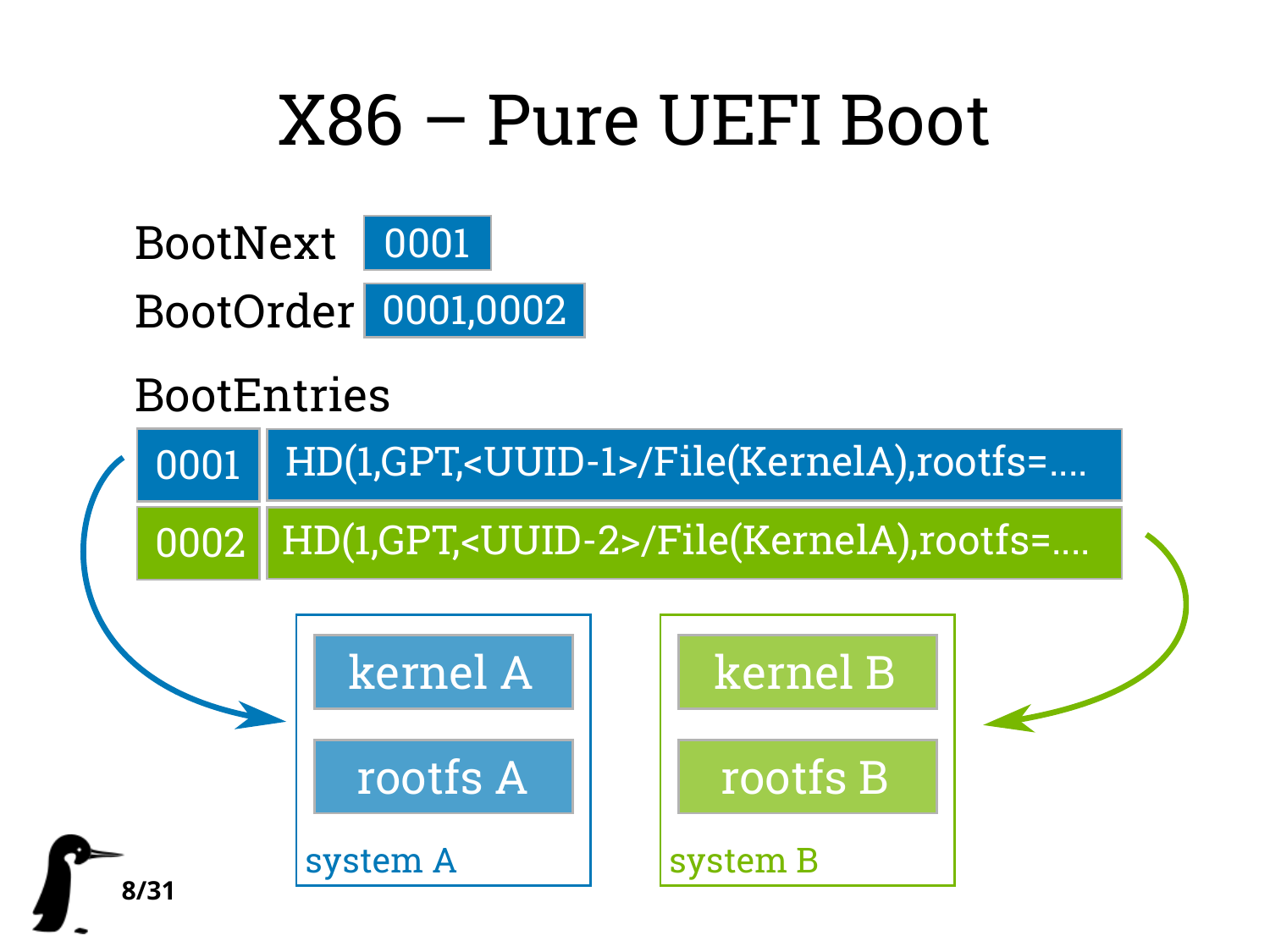# Updating The Bootloader?



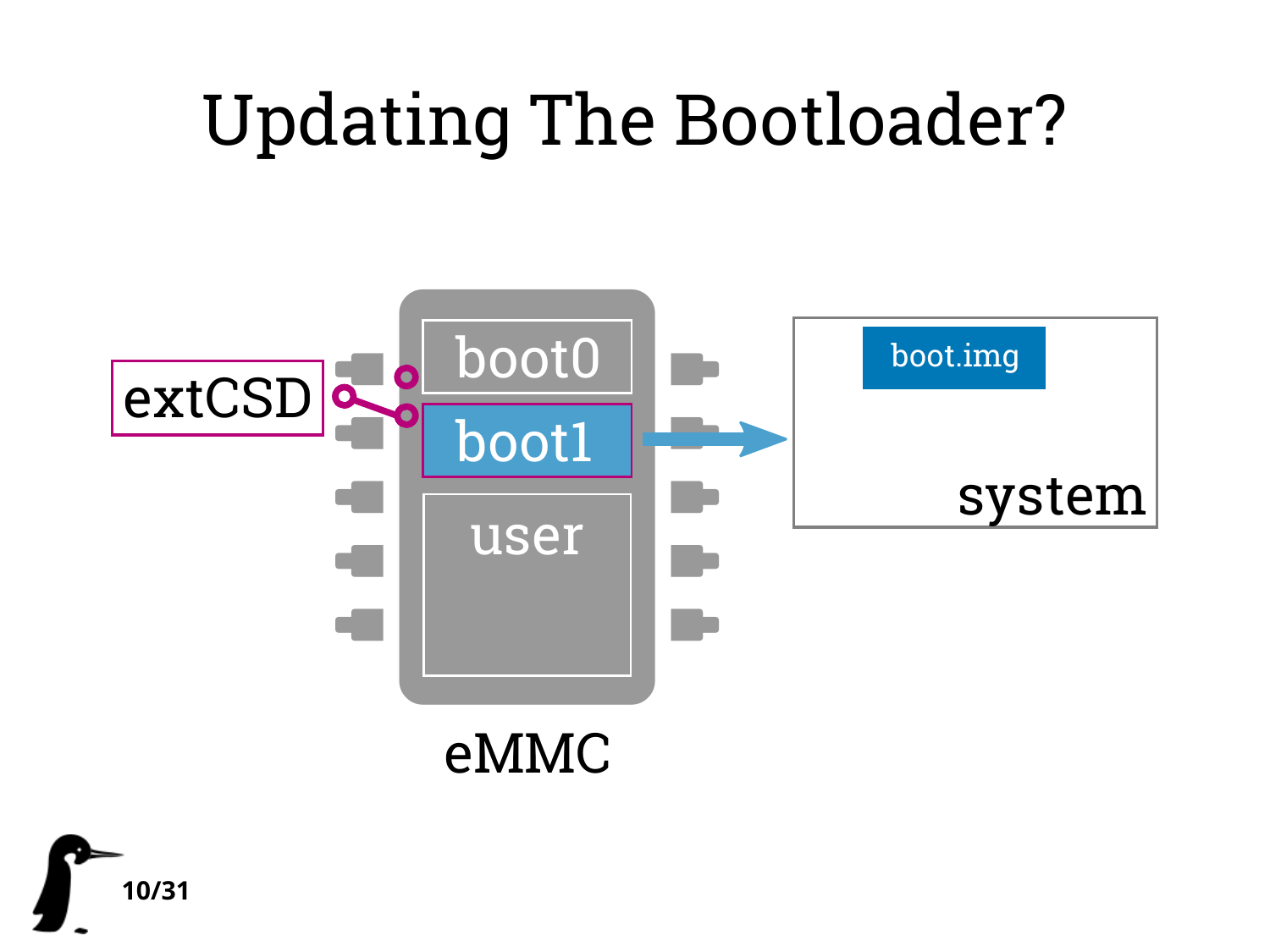# Updating The Bootloader?



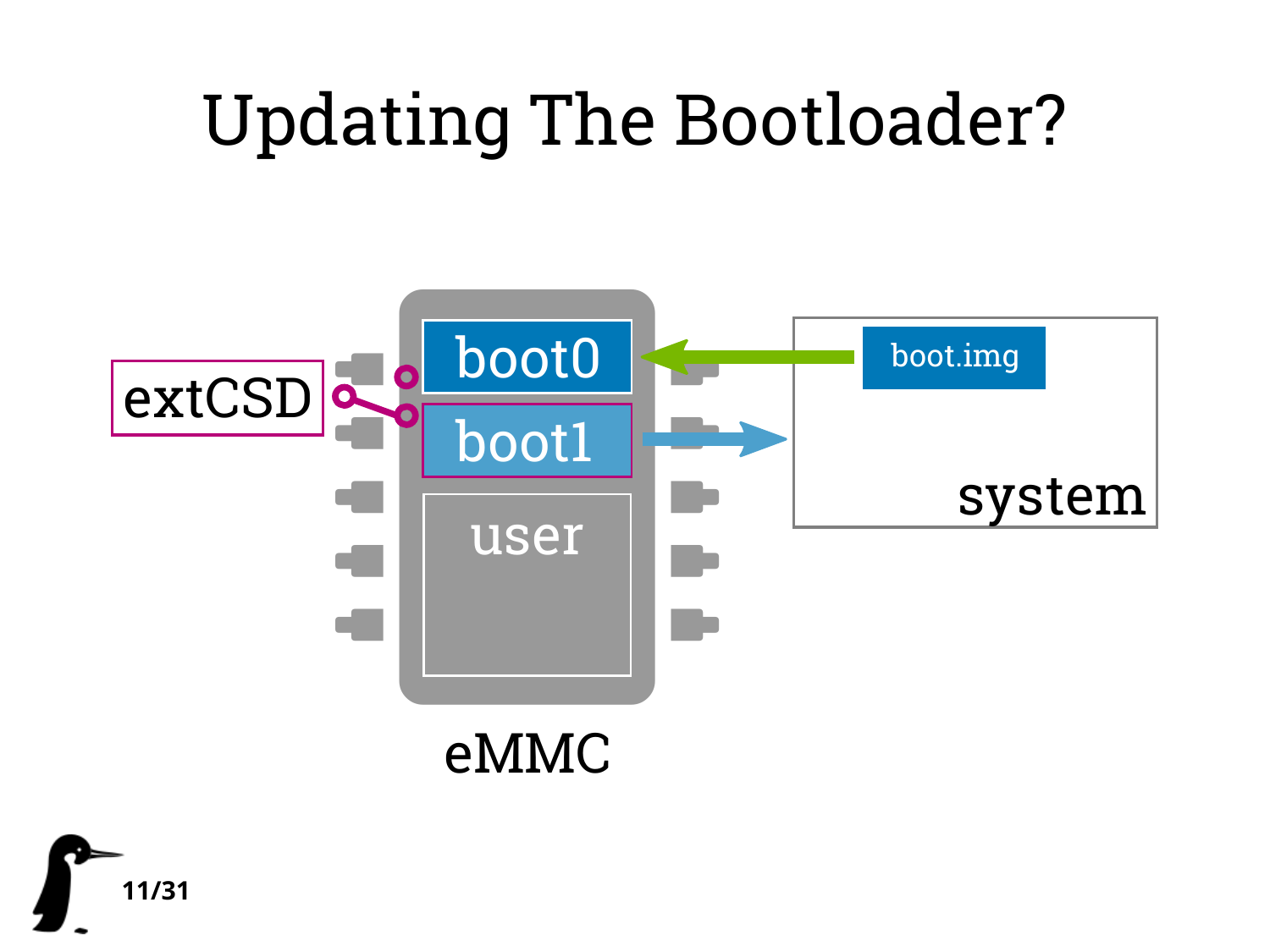

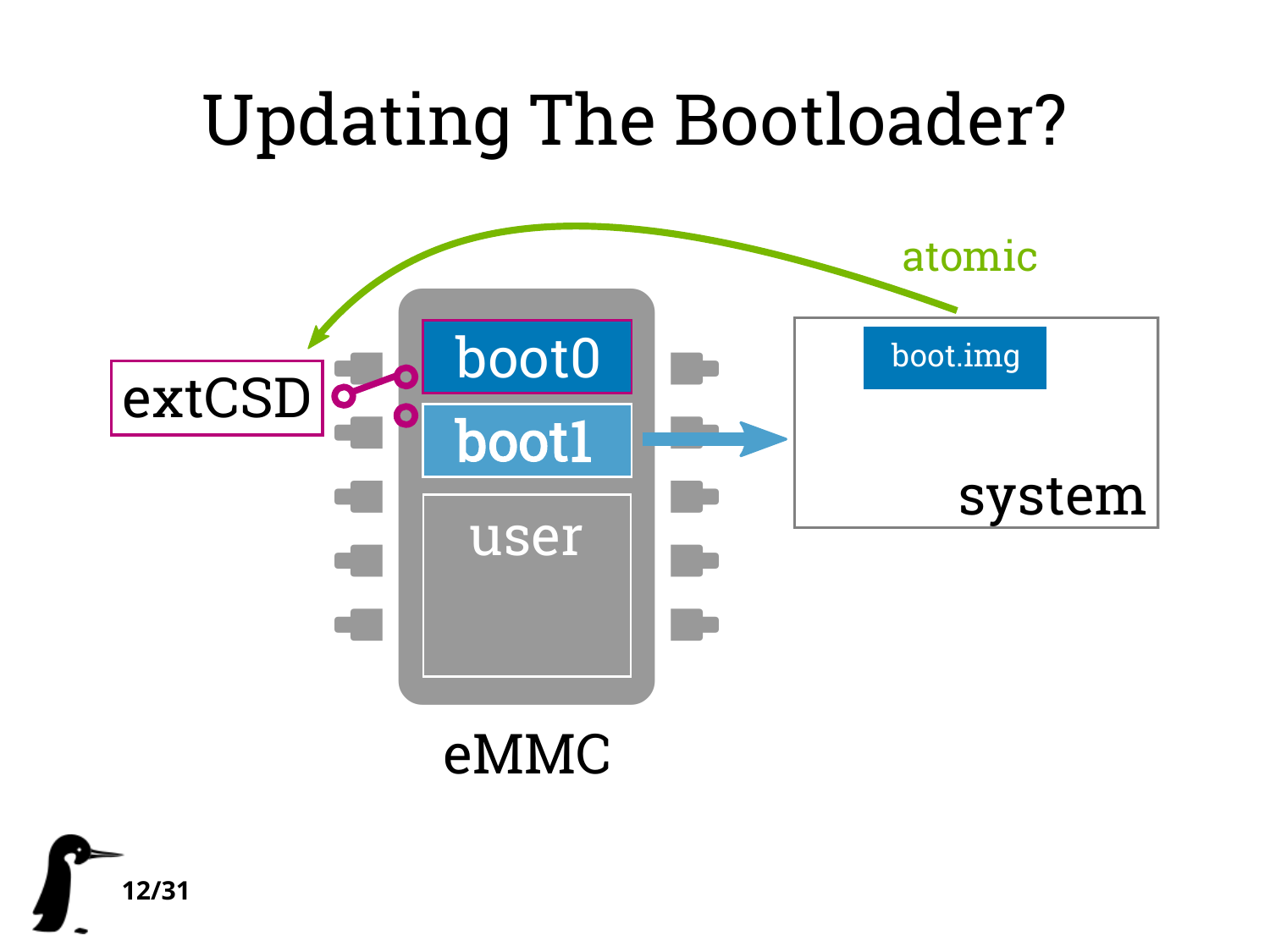#### Detecting Freezes – Watchdogs!



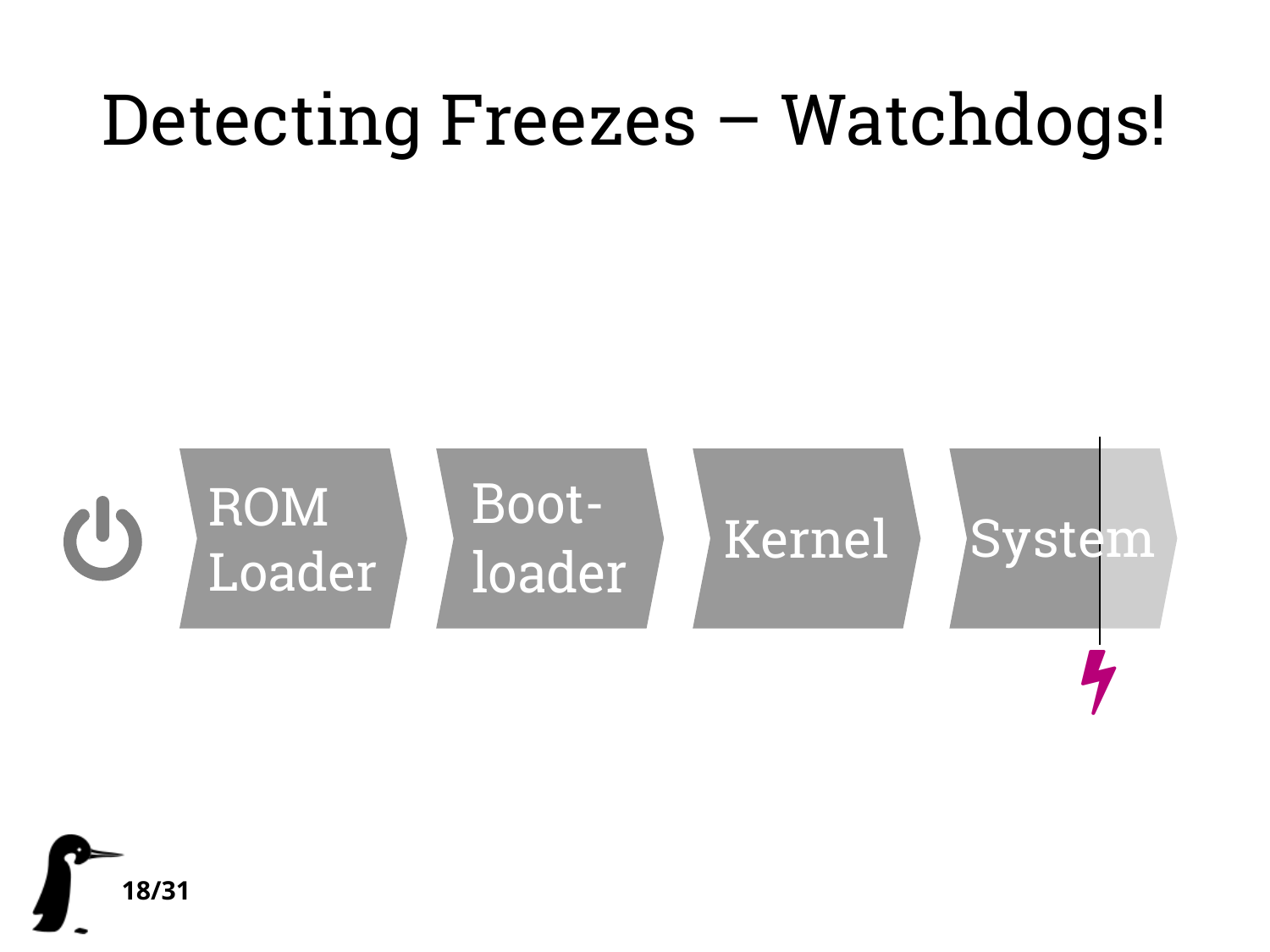#### Detecting Freezes – Watchdogs!



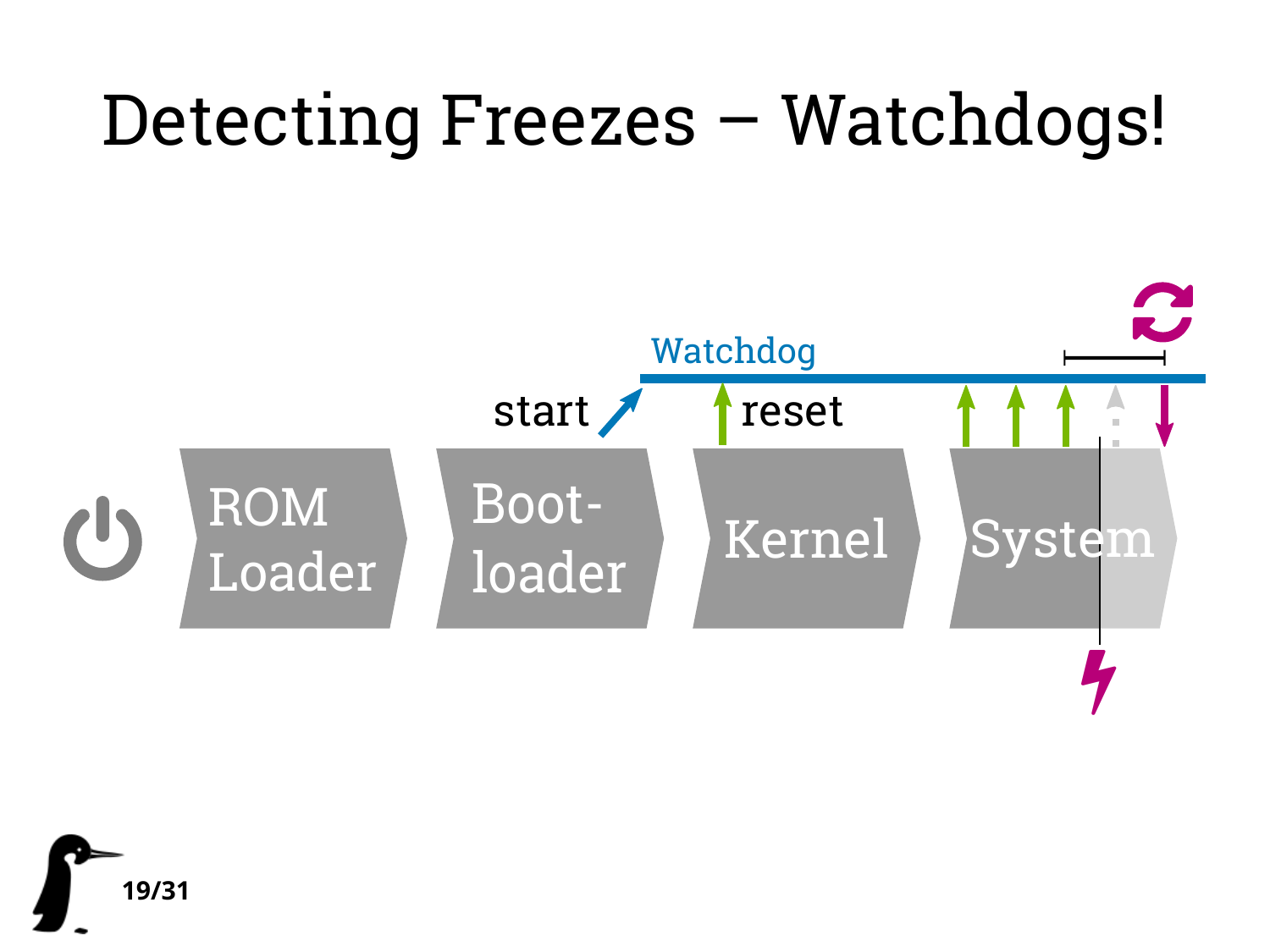# systemd – Watchdog Multiplexer

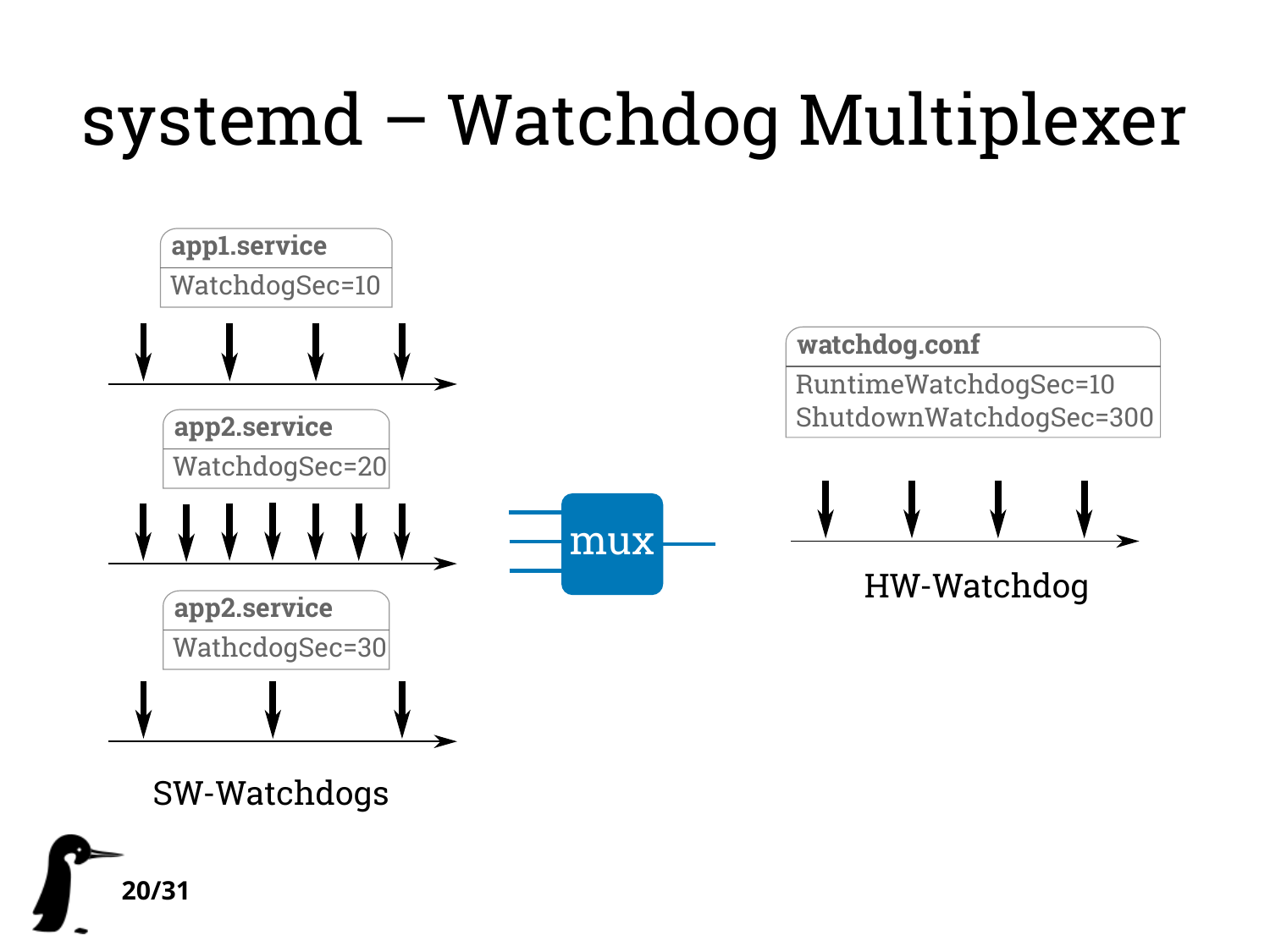# systemd

- Central control and overview!
- Service Failure Configuration
	- Restart
	- RestartSec
	- ...
- Watchdog Multiplexer
- /system-update
	- bootstrapping config / data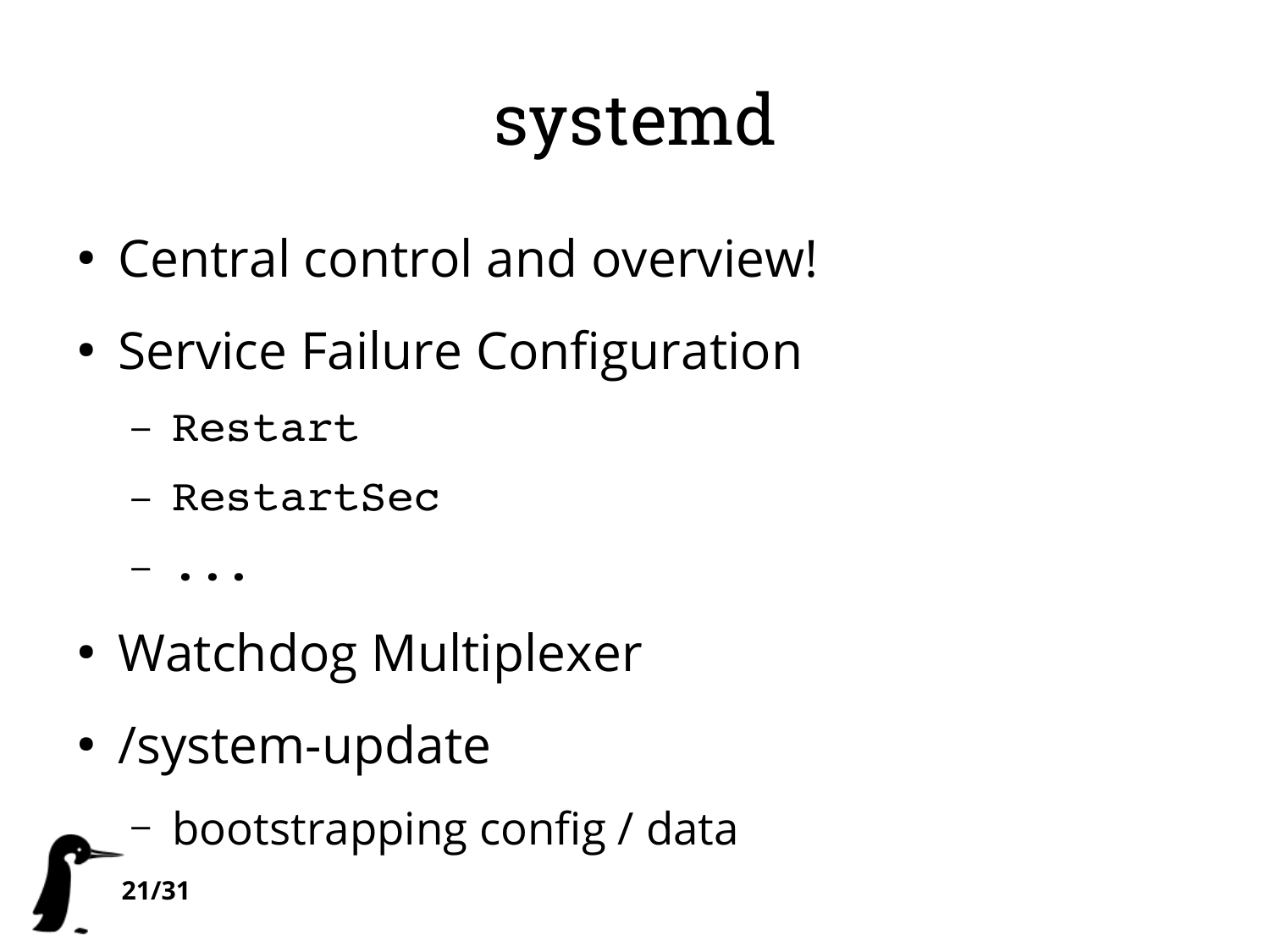# Data Storage / Migration

Data in rootfs



- copy by updater!
- migration: simple
- fallback: old data!

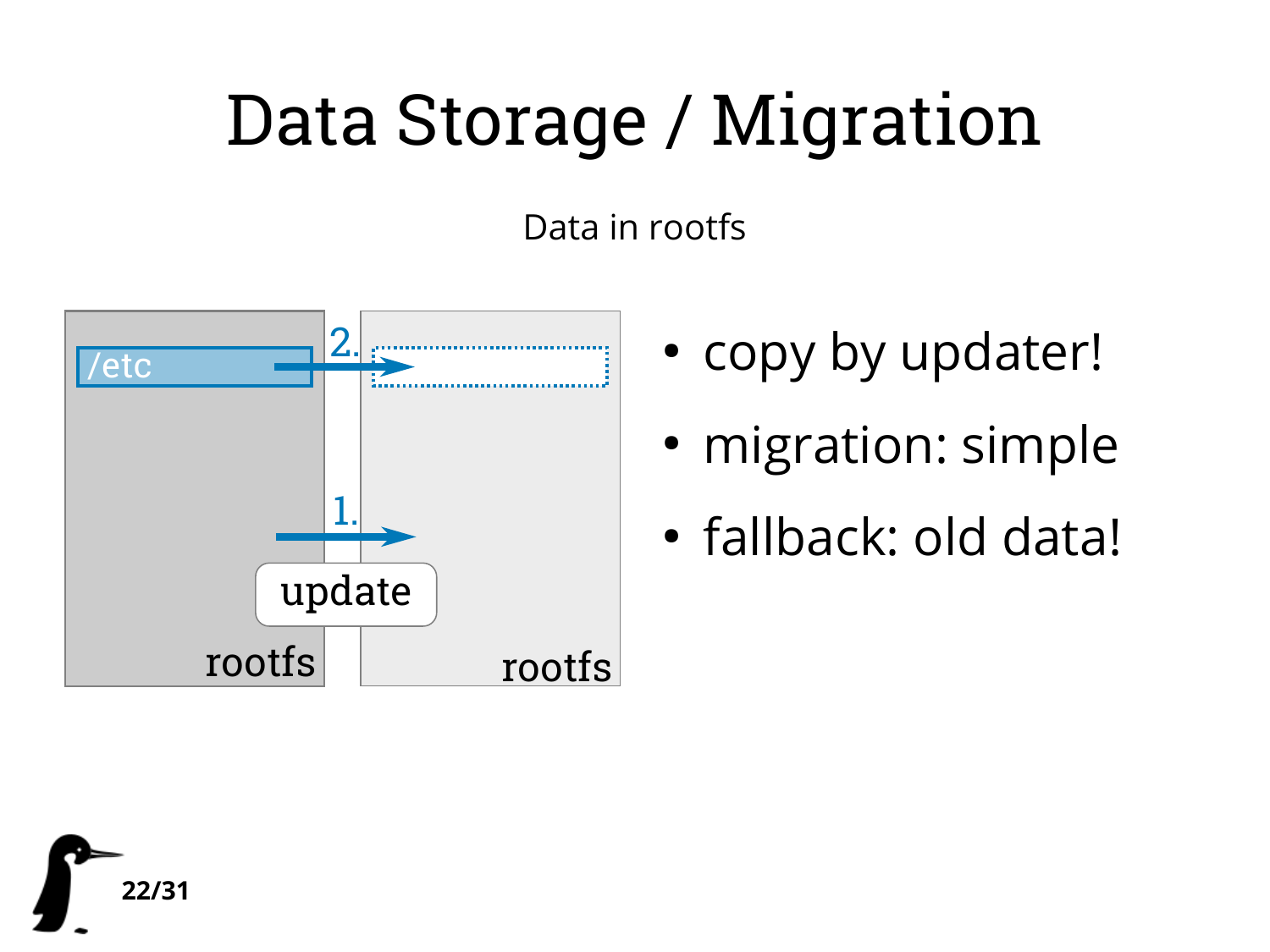# Data Storage / Migration

Data in separate slot



- 
- mount to /data
- migration: simple
- fallback: tricky!

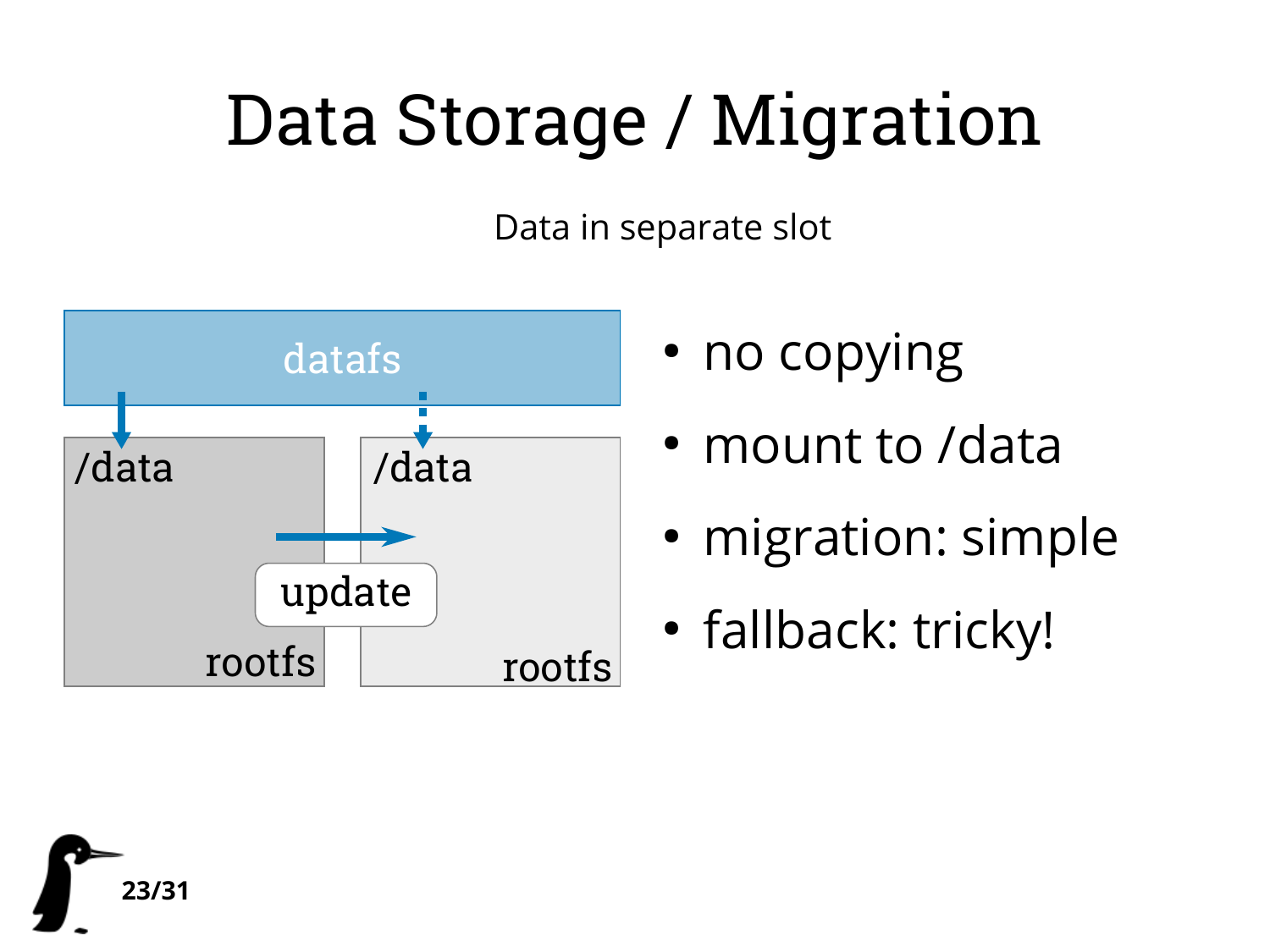# Data Storage / Migration

Data in two separate slots



- copying by updater
- migration by application
- mounting: tricky
- fallback: old data!

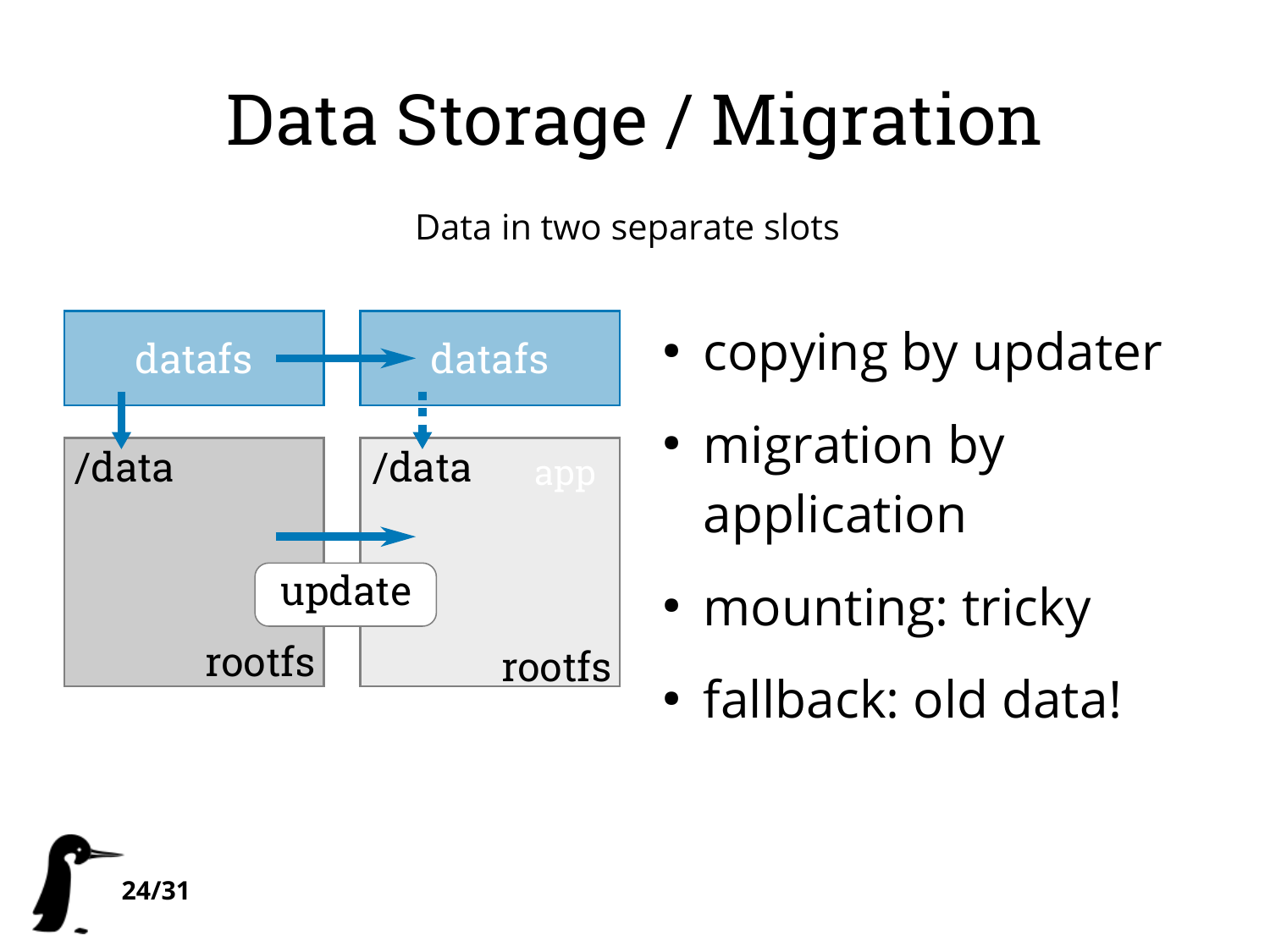# Updating and Trusted Boot

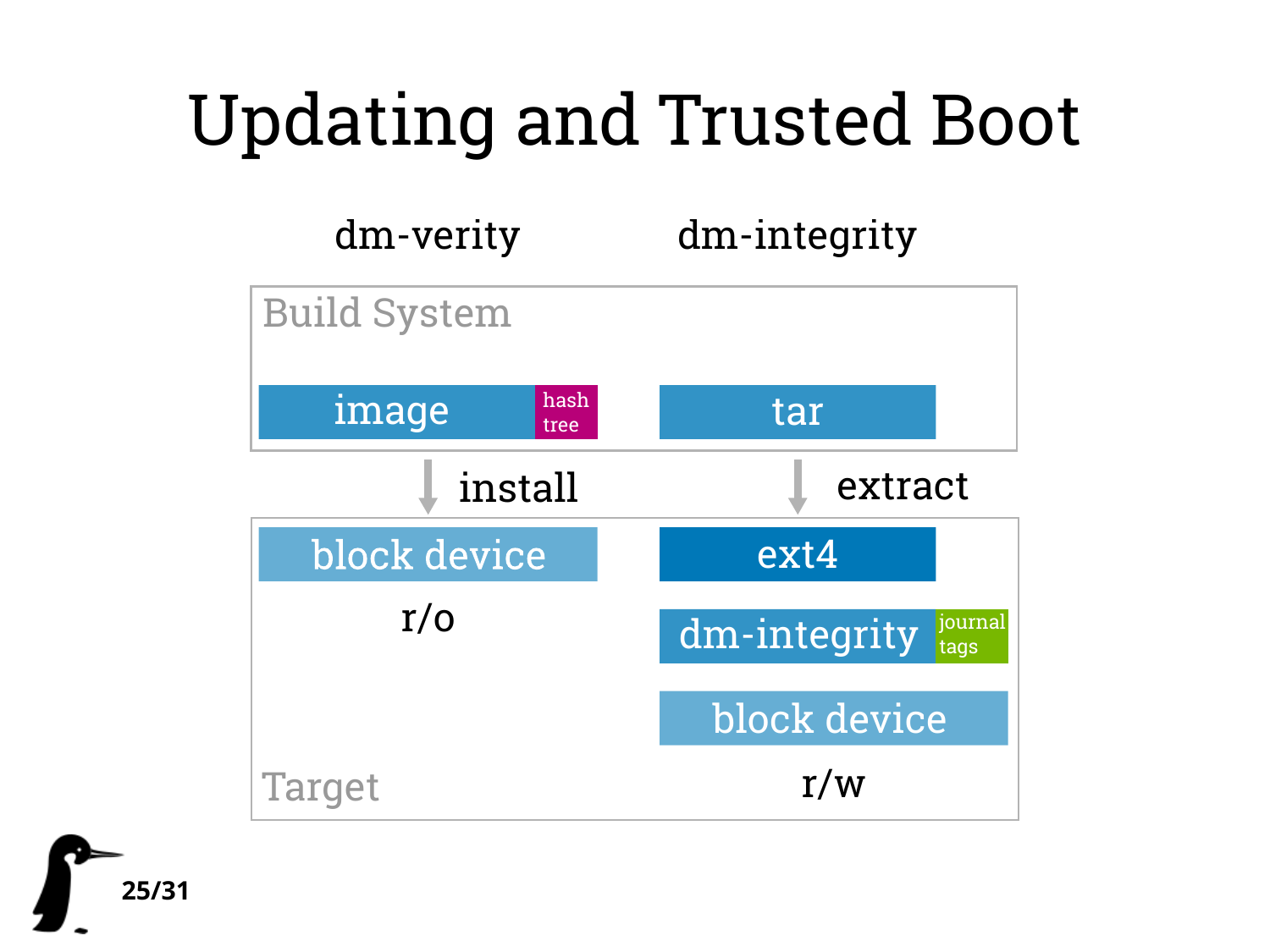# Testing Updates – Labgrid

#### **update-test.py**

- provide update
- trigger install
- power cycle
- test bootloader

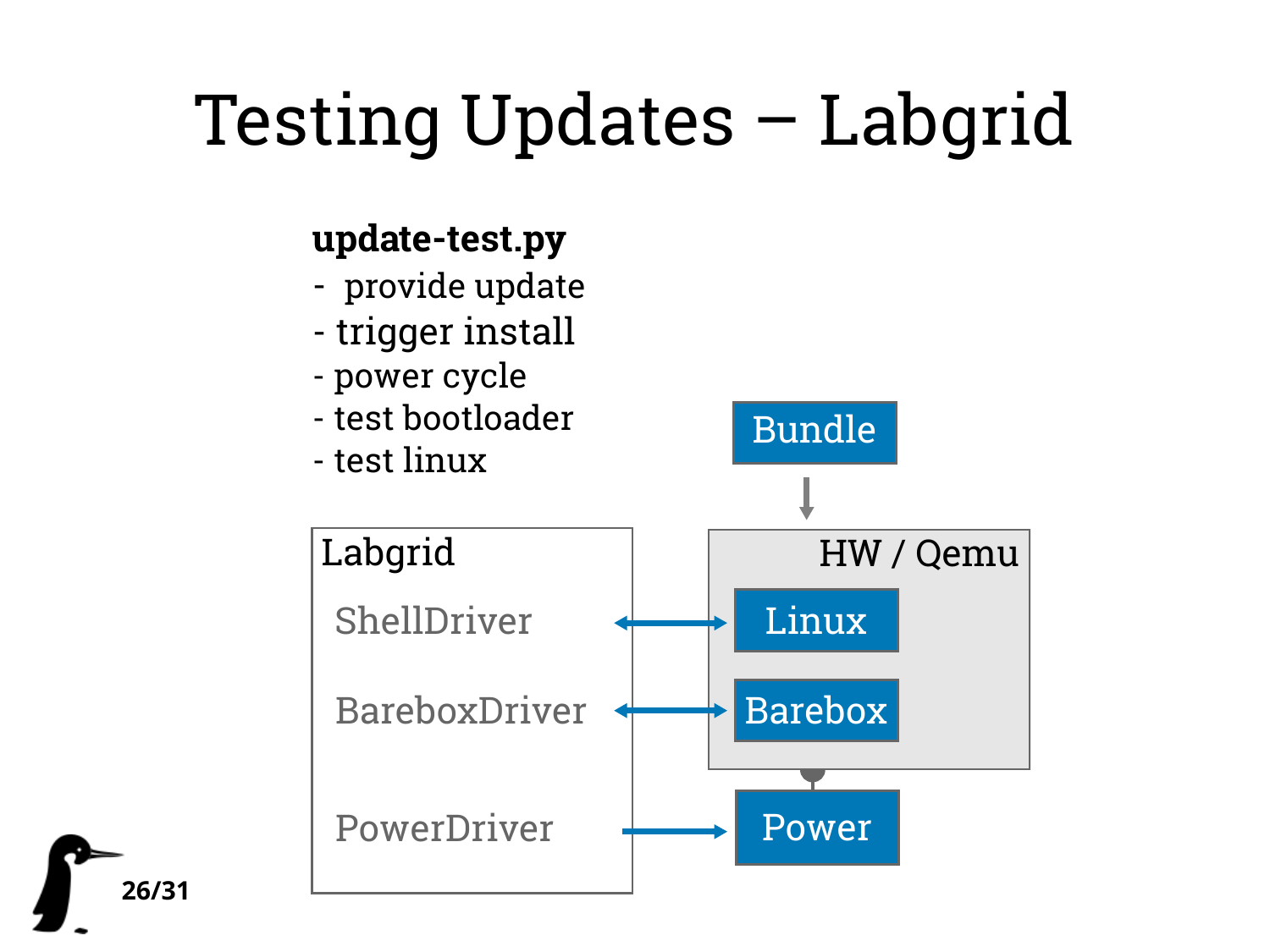#### casync

- Image updates over Network
	- Too large (slow connection)
	- Temporary storage required

- $\rightarrow$  delta updates
- $\rightarrow$  not reinvent the wheel

"casync (content-addressable synchronisation) is a Linux software utility designed to distribute frequently-updated file system images over the Internet." [Wikipedia]

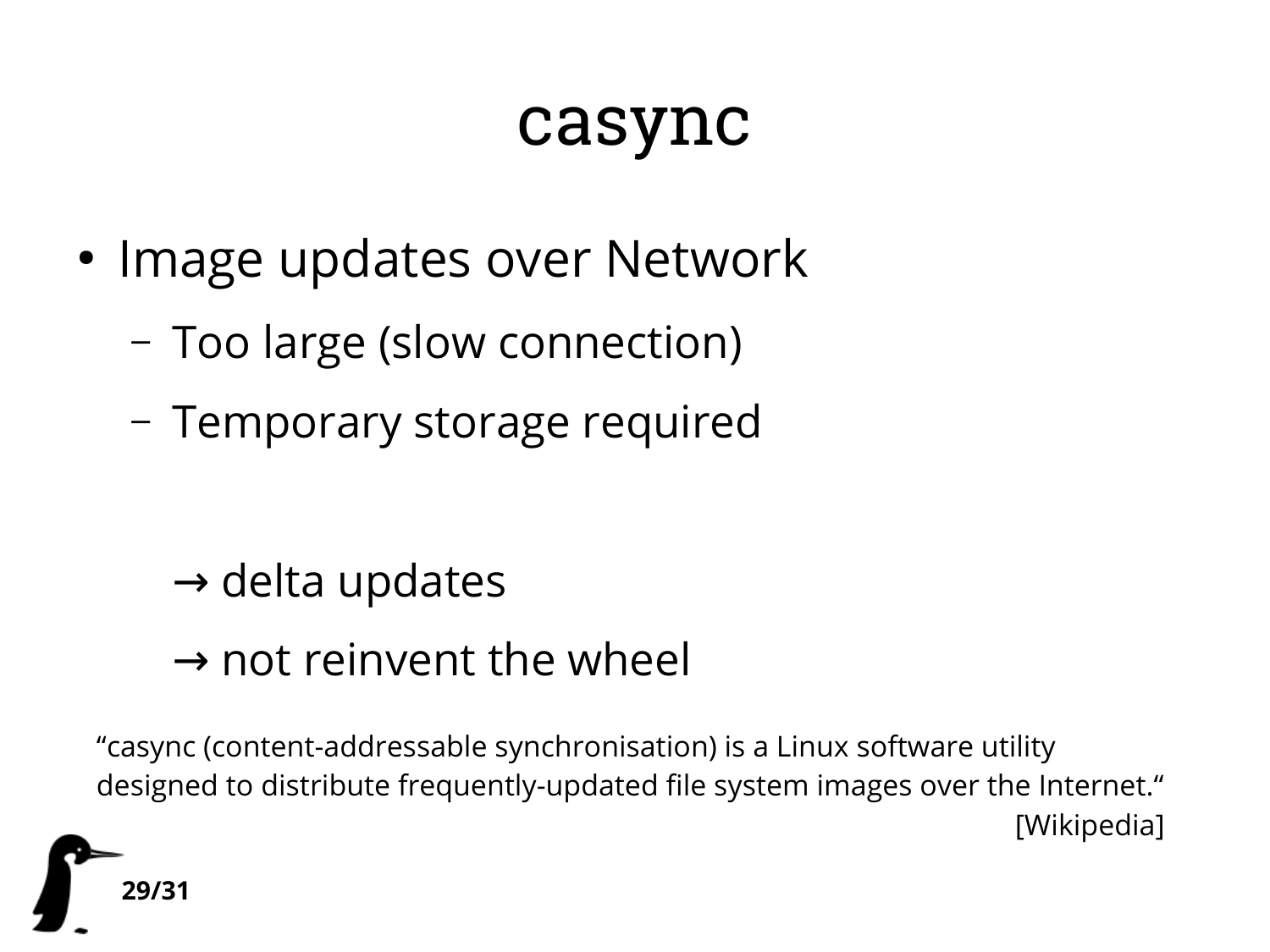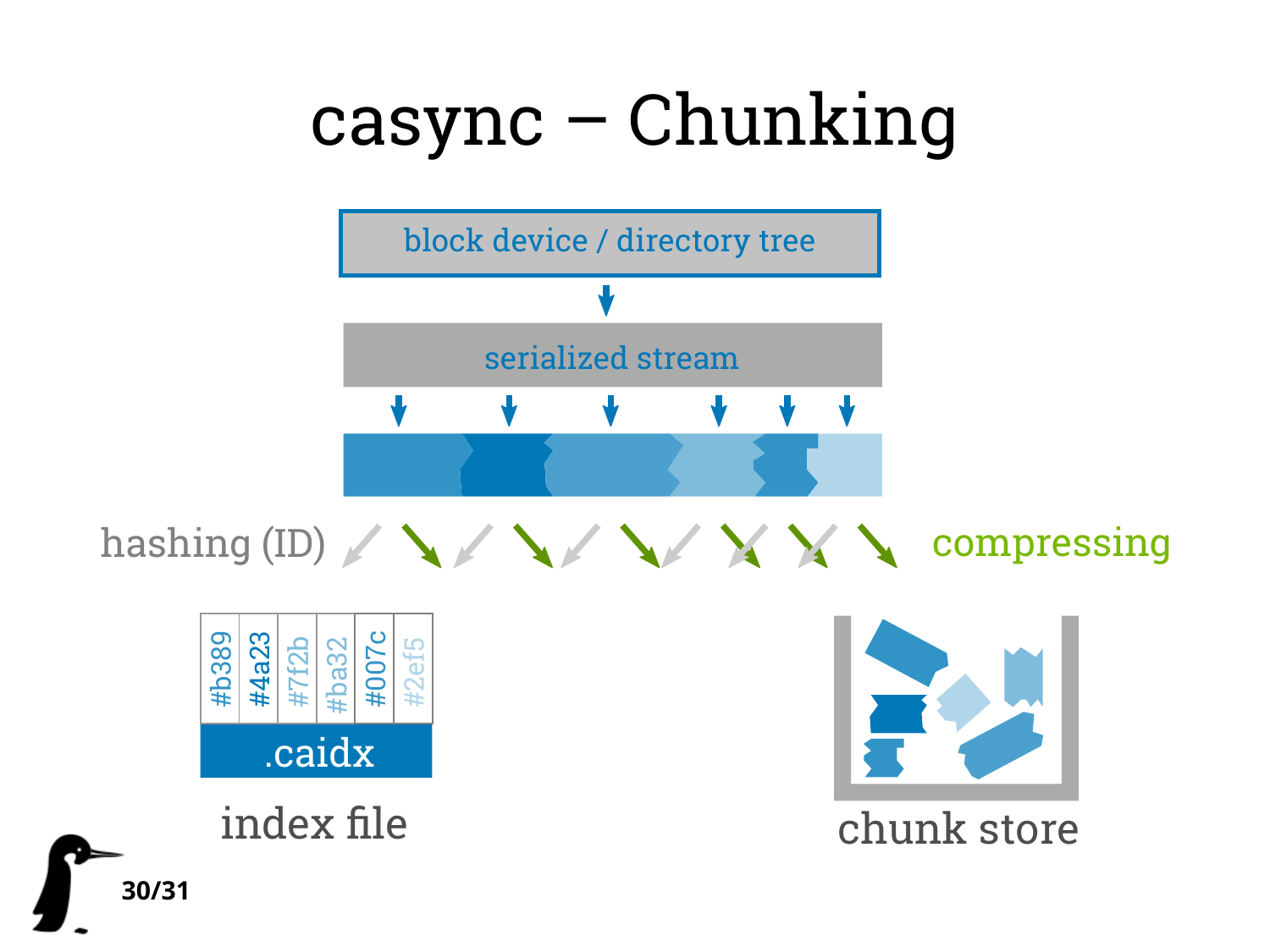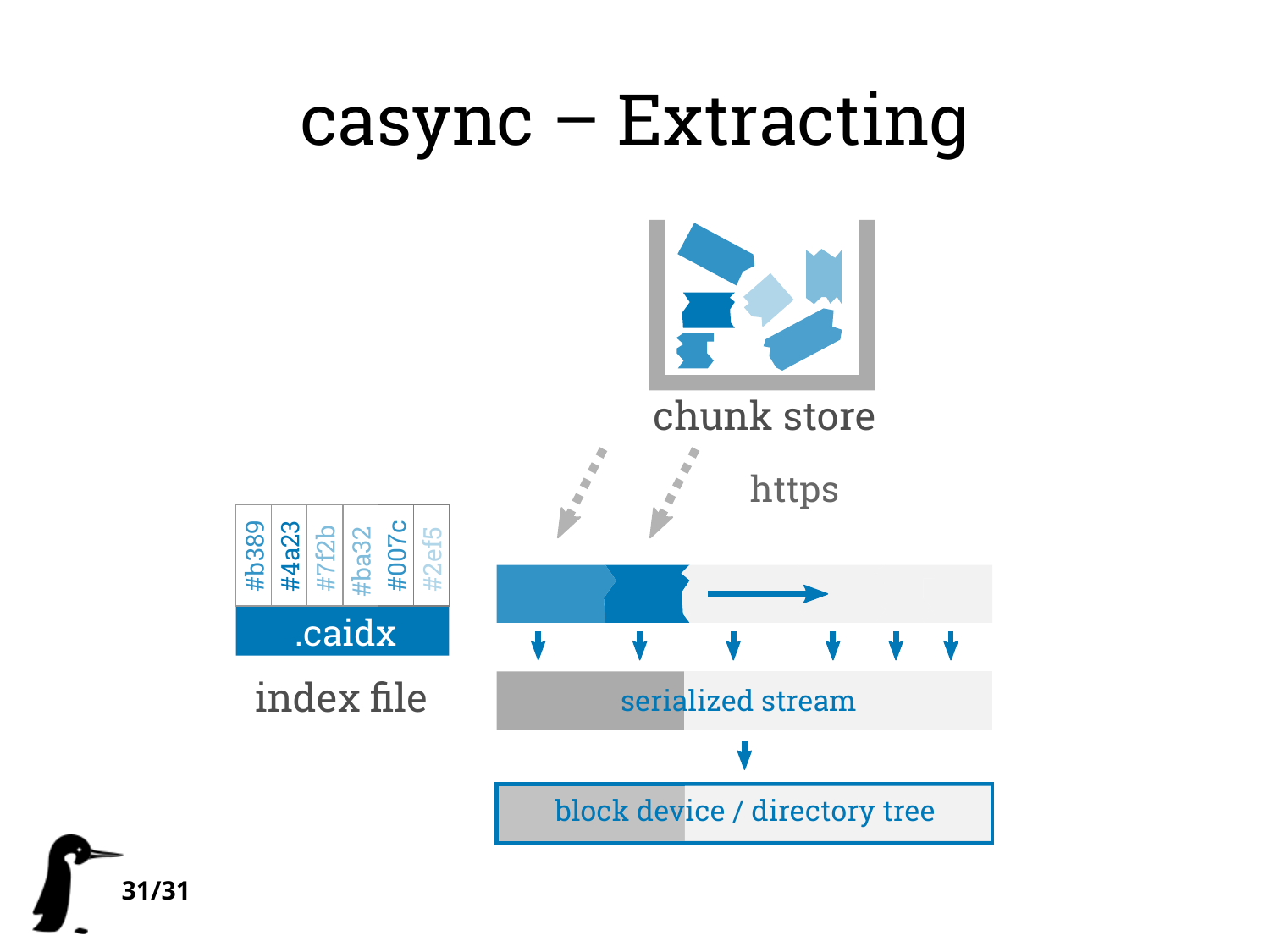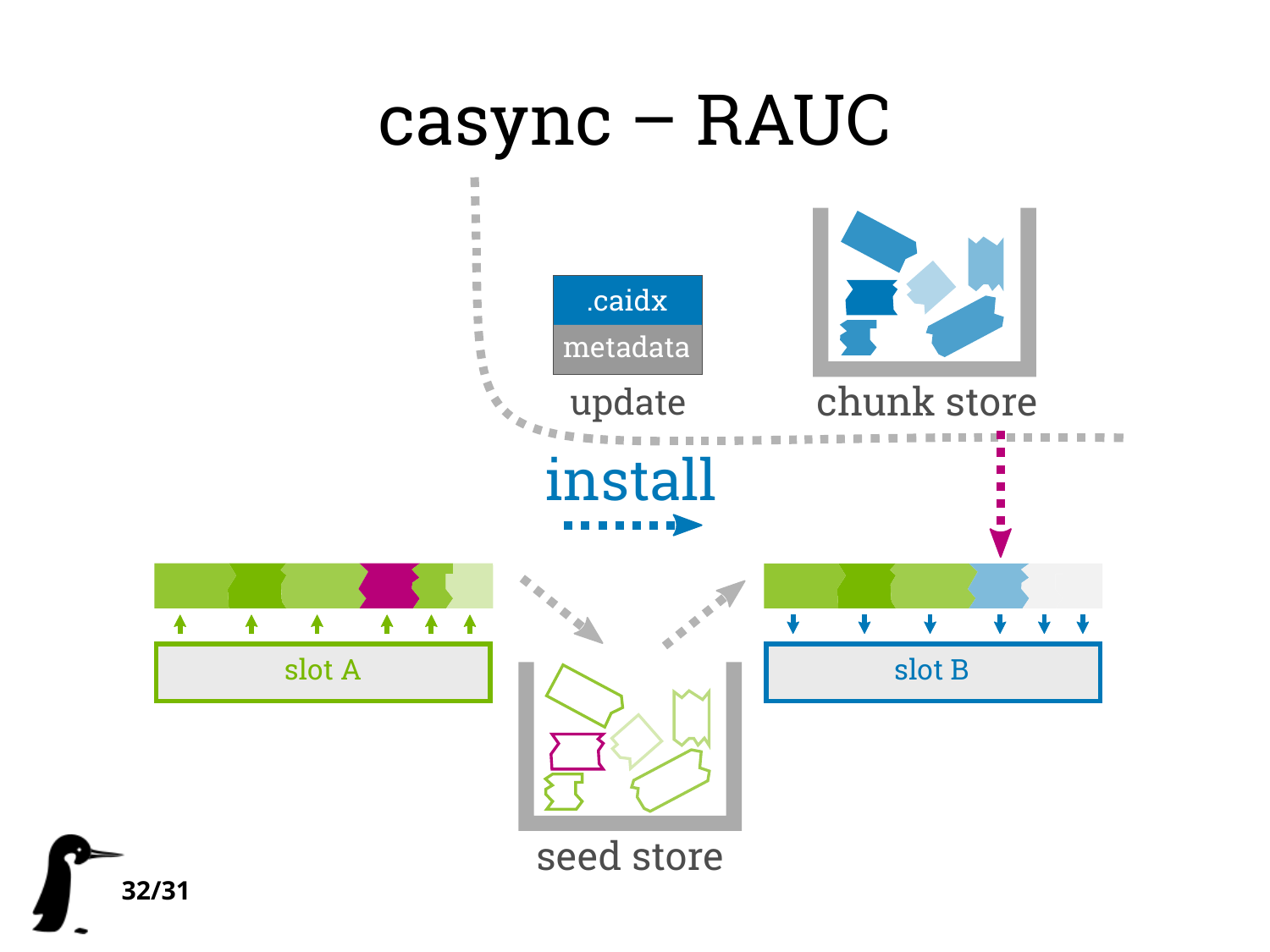#### Field Deployment



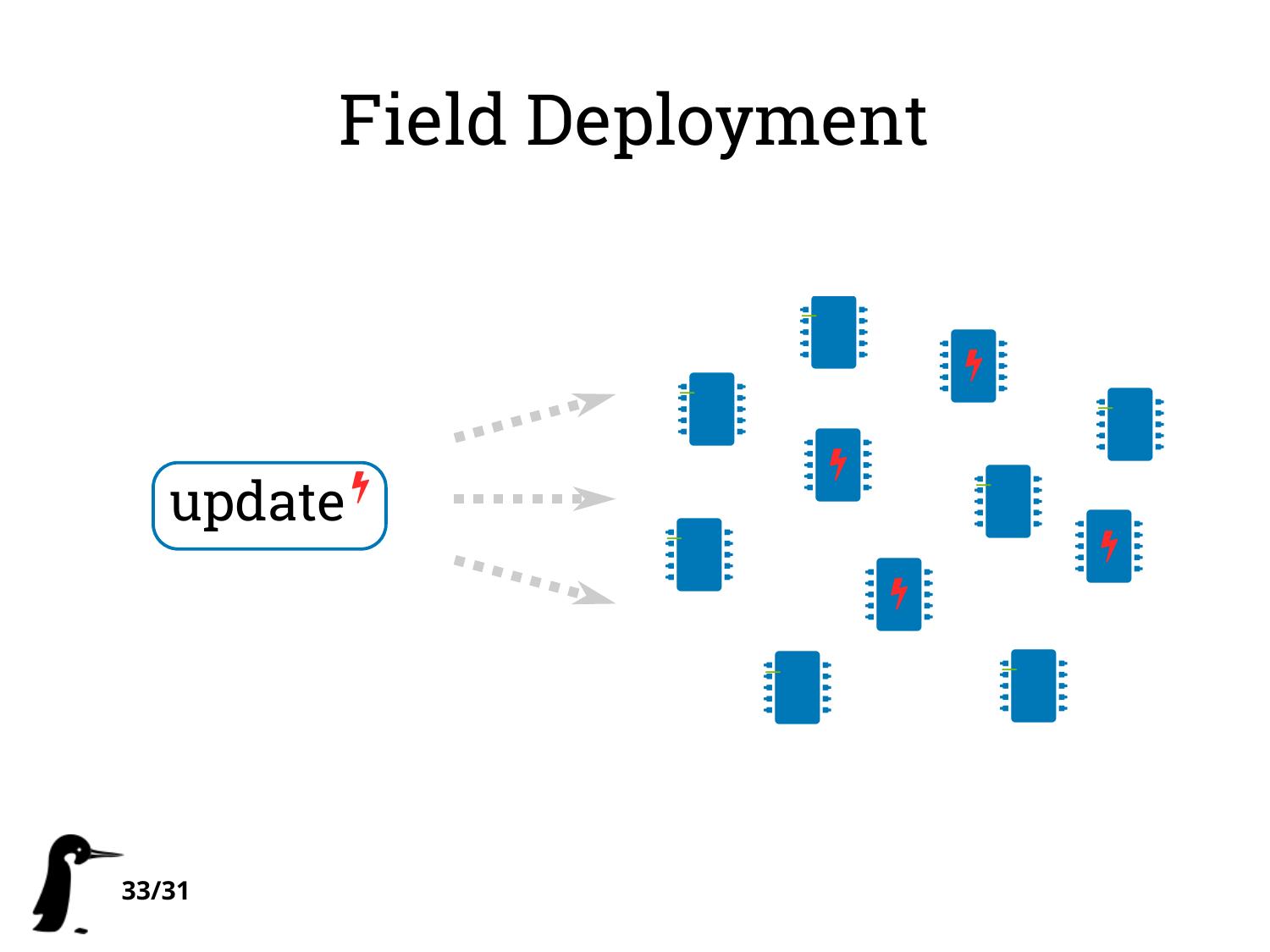#### HawkBit – Deployment Server

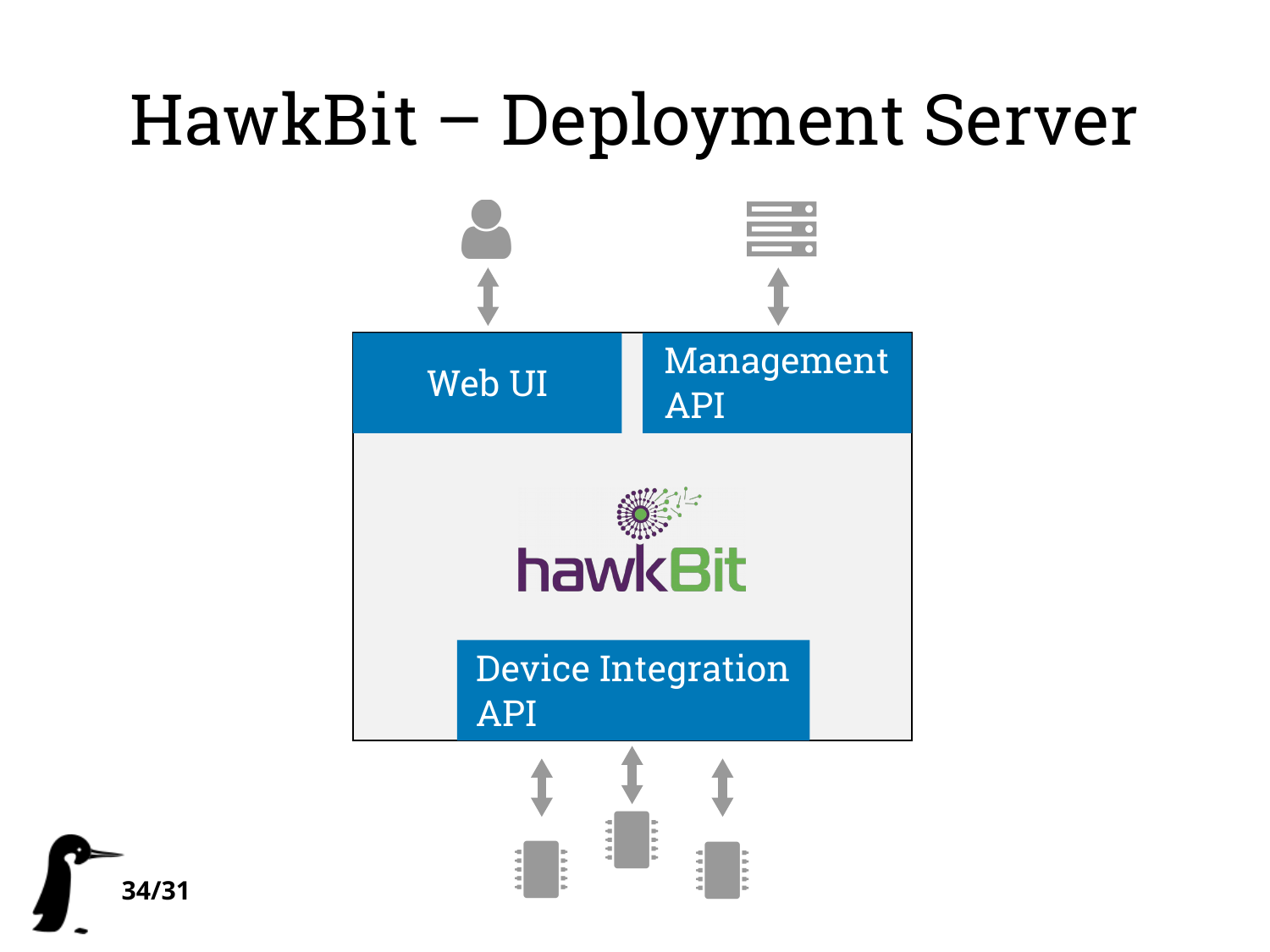# Field Deployment – HawkBit





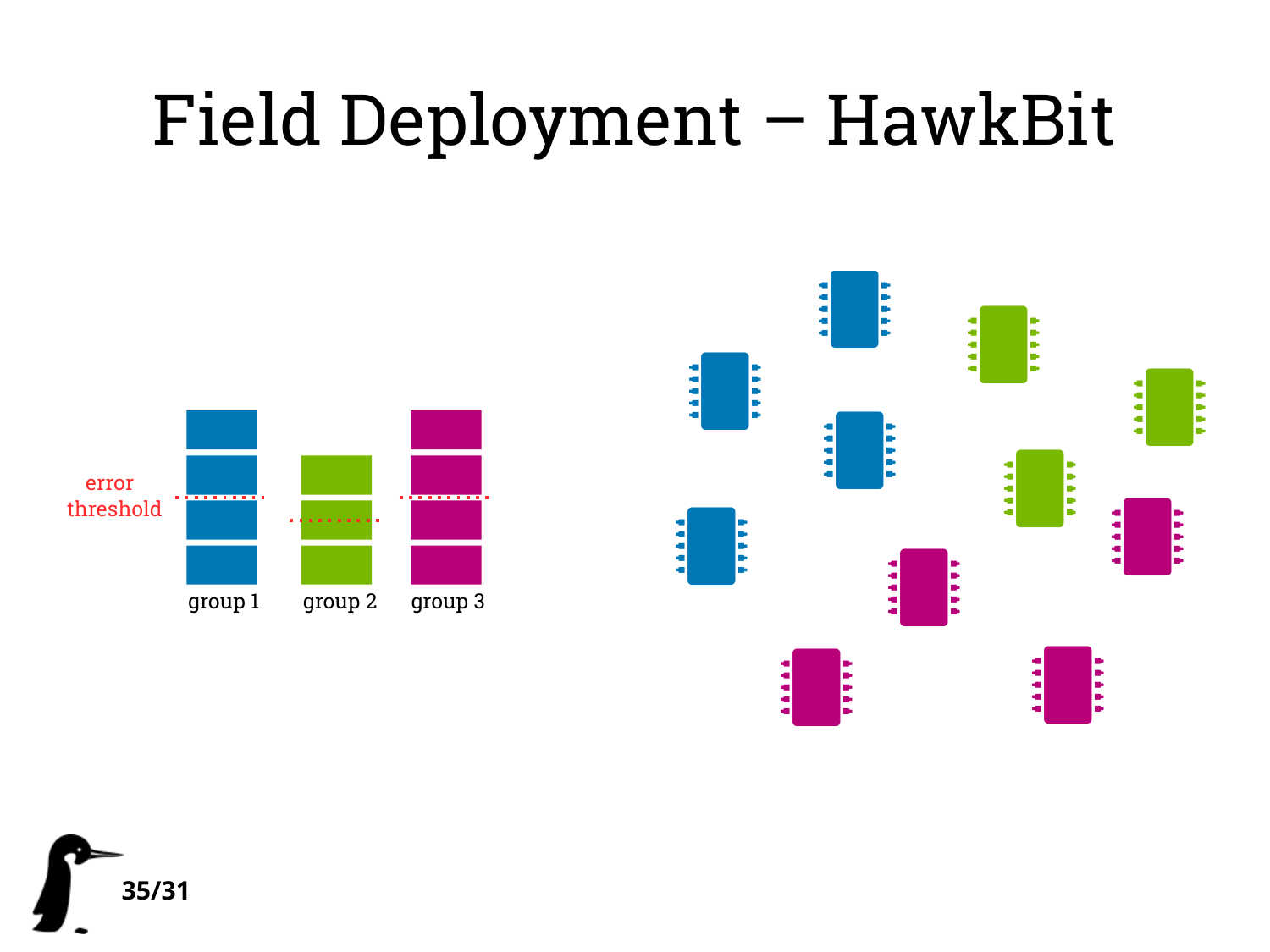#### Field Deployment – HawkBit

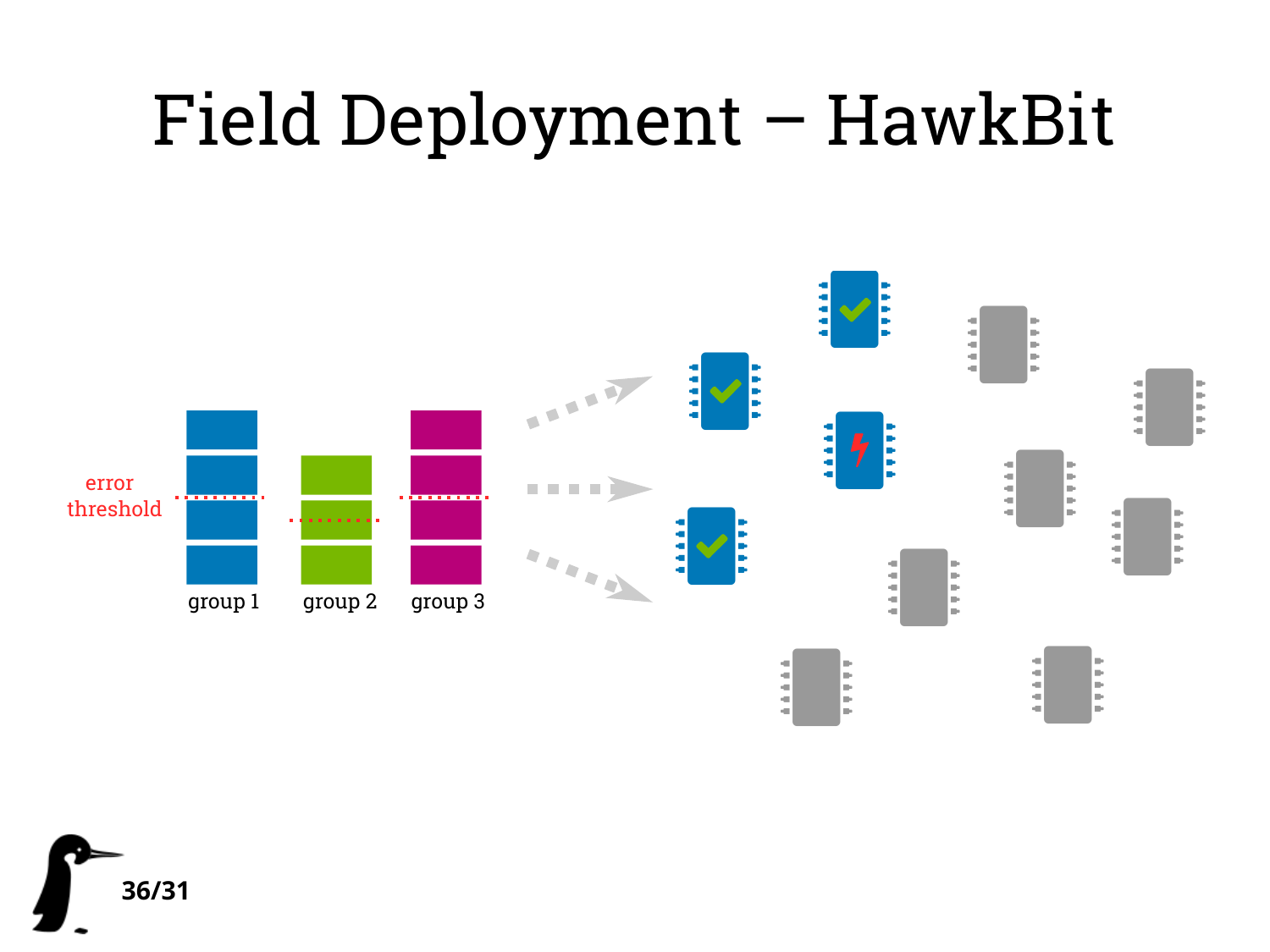# Field Deployment – HawkBit



stop!

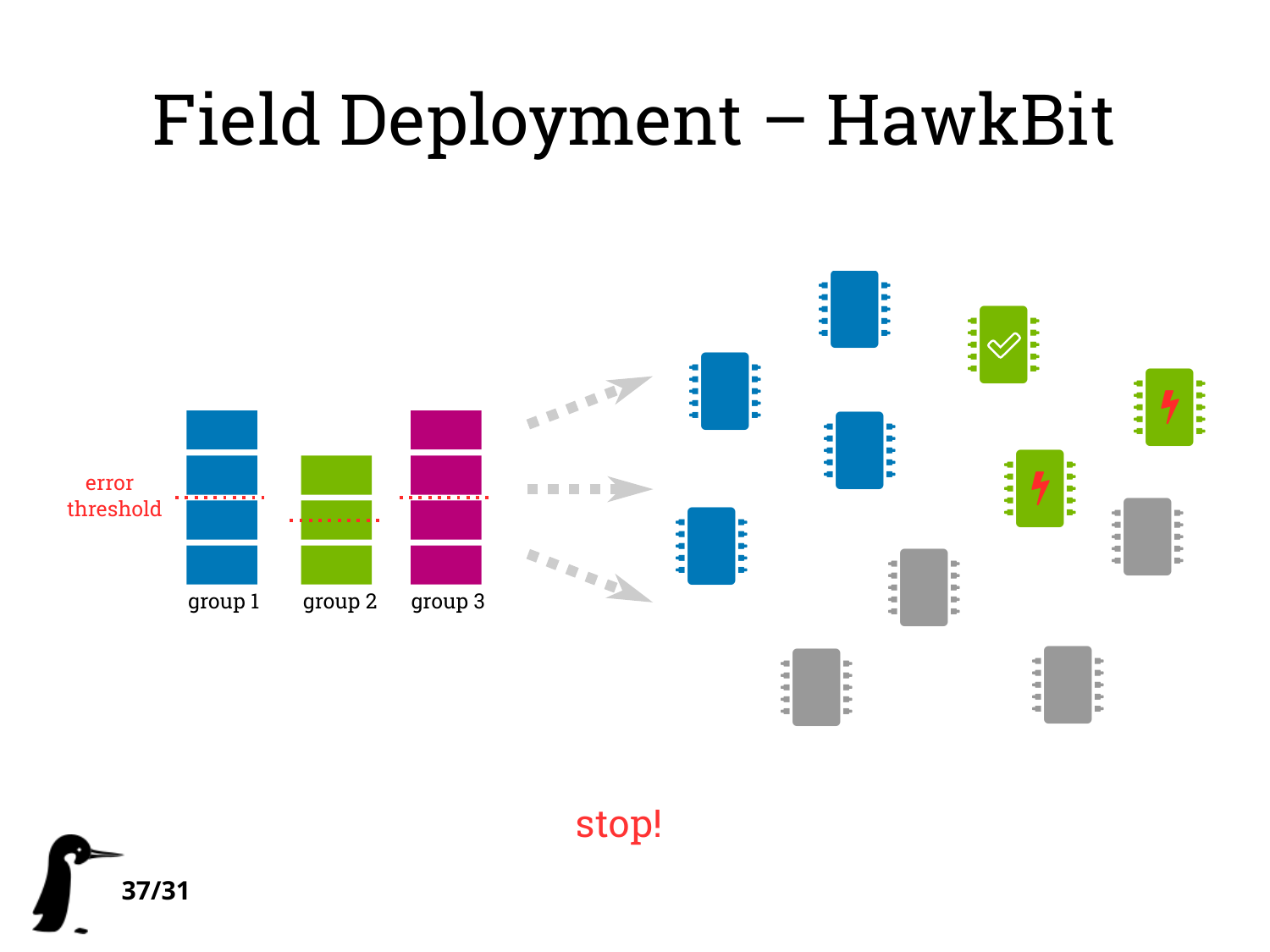# Conclusion

- Update Frameworks cannot provide full solutions
- Not just stacking components
- Fine-grained configuration
- Updating is highly use-case specific

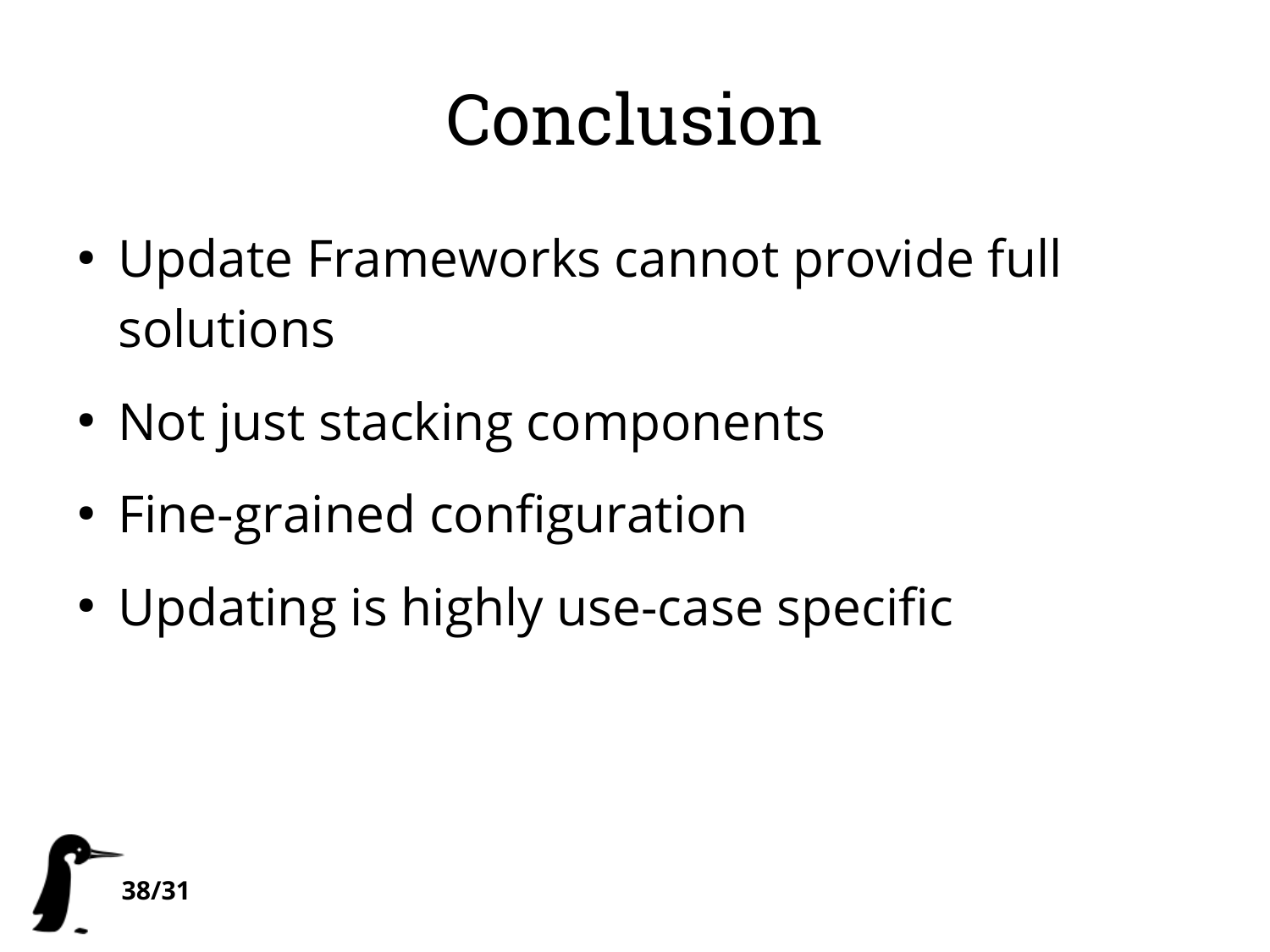#### Questions?